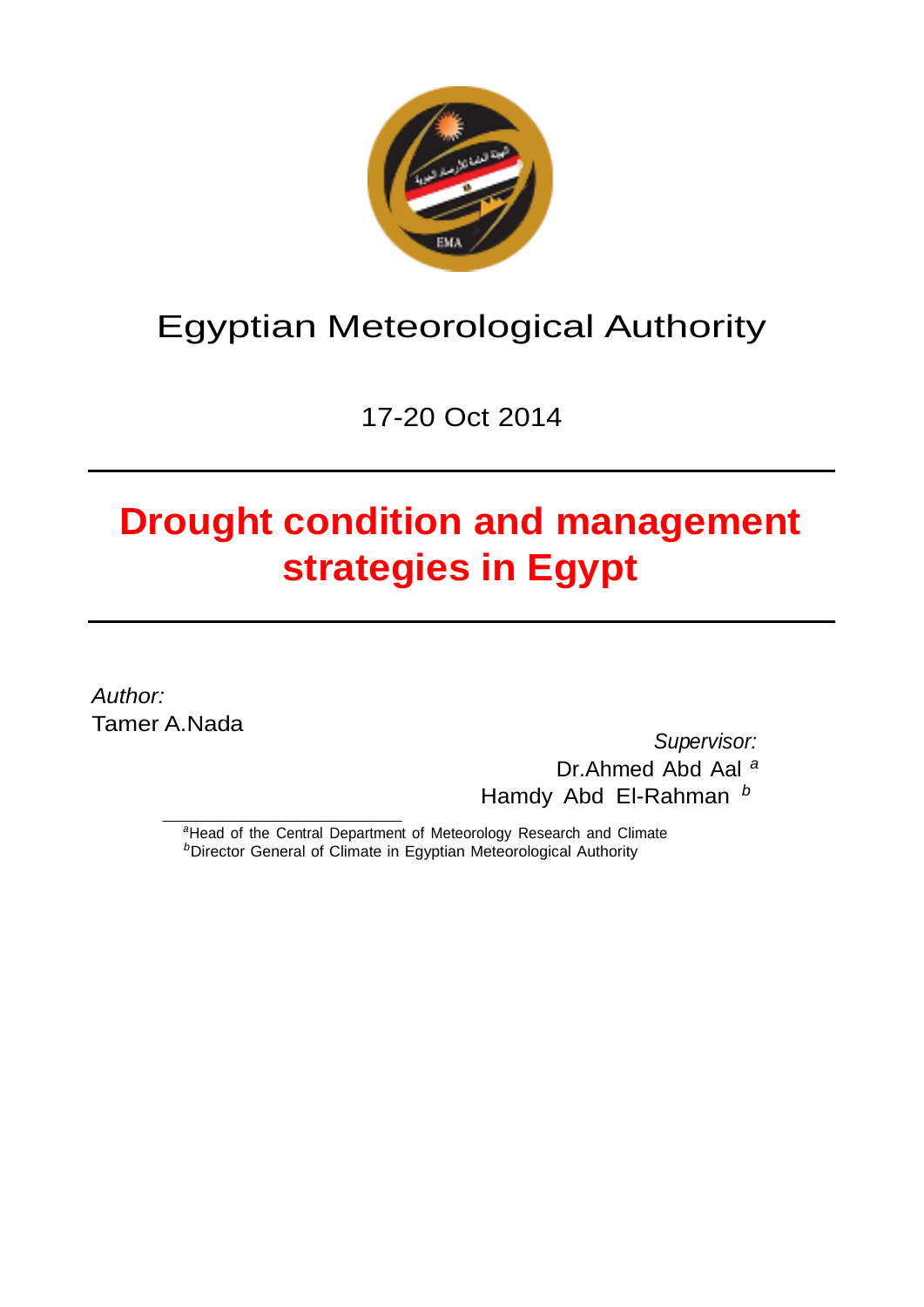### **Contents**

# **Background**[1](#page-1-0)

With the small exception of its strip of Mediterranean coastline and Narrow strip around the Nile River . The whole of Egypt has an arid desert climate. Throughout Egypt, days are commonly warm or hot, and nights are cool.

Egypt has only two seasons: a mild winter from November to April and a hot summer from May to October. The only differences between the seasons are variations in daytime temperatures and changes in prevailing winds. In the coastal regions, temperatures range between an average minimum of 14 C in winter and an average maximum of 30 C in summer.

Temperatures vary widely in the inland desert areas, especially in summer, when they may range from 7 C at night to 43 C during the day. During winter, temperatures in the desert fluctuate less dramatically, but they can be as low as 0 C at night and as high as 18 C during the day.

The average annual temperature increases moving southward from the Delta to the Sudanese border, where temperatures are similar to those of the open deserts to the east and west. In the north, the cooler temperatures of Alexandria during the summer have made the city a popular resort. Throughout the Delta and the northern Nile Valley, there are occasional winter cold spells accompanied by light frost and even snow. At Aswan, in the south, June temperatures can be as low as 10 C at night and as high as 41 C during the day when the sky is clear.

Egypt receives fewer than eighty millimeters of precipitation annually in most areas. Most rain falls along the coast, but even the wettest area, around Alexandria, receives only about 120 to 200 millimeters of precipitation per year. Alexandria has relatively high humidity, but sea breezes help keep the moisture down to a comfortable level. Moving southward, the amount of precipitation decreases suddenly. Cairo receives a little more than one centimeter of precipitation each year. The city, however, reports humidity as high as 77 percent during the summer. But during the rest of the year, humidity is low. The areas south of Cairo receive only traces of rainfall. Some areas will go years without rain and then experience sudden downpours that result in flash floods. Sinai receives somewhat more rainfall (about twelve centimeters annually in the north) than the other desert areas, and the region is dotted by numerous wells and oases, which support small population centers that formerly were focal points on trade routes. Water drainage toward the Mediterranean Sea from the main plateau supplies sufficient moisture to permit some agriculture in the coastal area, particularly near Al Arish.

A phenomenon of Egypt's climate is the hot spring wind that blows across the country. The winds, known to Europeans as the sirocco and to Egyptians as the khamsin, usually arrive in April but occasionally occur in March and May. The winds form in small but vigorous low-pressure areas in the Isthmus of Suez and sweep across the northern coast of Africa. Unobstructed by geographical features, the winds reach high velocities and carry great quantities of sand and dust from the deserts. These sandstorms, often accompanied by winds of up to 140 kilometers per hour, can cause temperatures to rise as much as 20 C in two hours. The winds blow intermittently and may continue for days, cause illness in people and animals, harm crops, and occasionally damage houses and infrastructure.

<span id="page-1-0"></span><sup>&</sup>lt;sup>1</sup>This Documrnt Created by LAT<sub>E</sub>X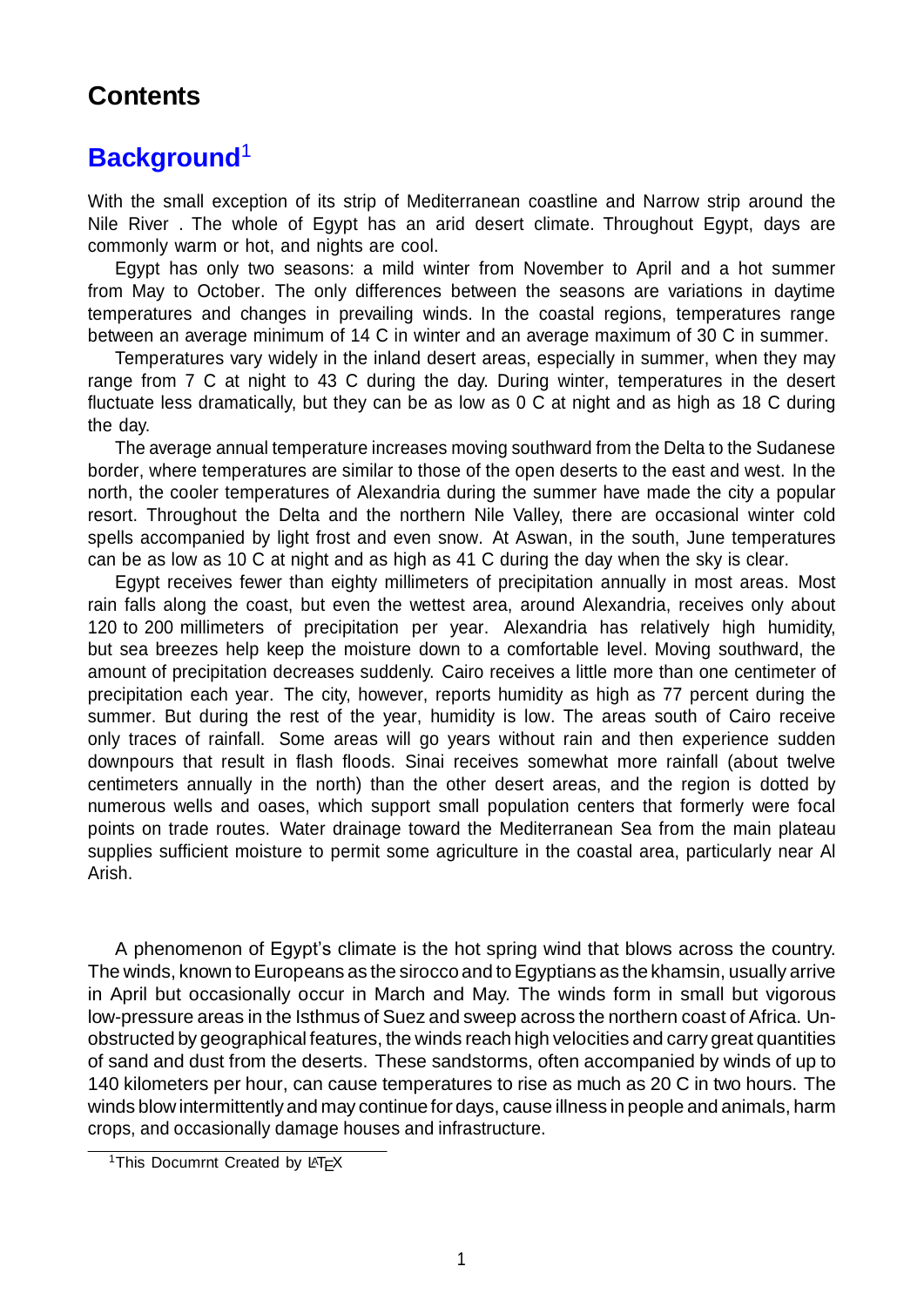

Drought<sup>[2](#page-2-0)</sup> in Egypt is not the same concept that we see in the Horn of Africa countries; But affected by it.Egypt affected by the drought on the Horn of Africa countries with 1 month time lag to feel about droughts and to effect at Inventory water behind the Aswan High Dam .That happen because Egypt depend on river Nile Flood and Inventory water which saved behind High-Dam in Aswan<sup>[3](#page-2-1)</sup>.

<span id="page-2-0"></span><sup>&</sup>lt;sup>2</sup>Note that droughts and floods are sometimes declared even when total rainfall or the number of days receiving rain is not very anomalous. This can occur when seasonal rainfall is grossly unevenly distributed over the season, with long dry or wet spells that may straddle the monthly boundaries.

<span id="page-2-1"></span><sup>3</sup>Aswan 24*◦* 05'' 20" N , 32*◦*53' 59 E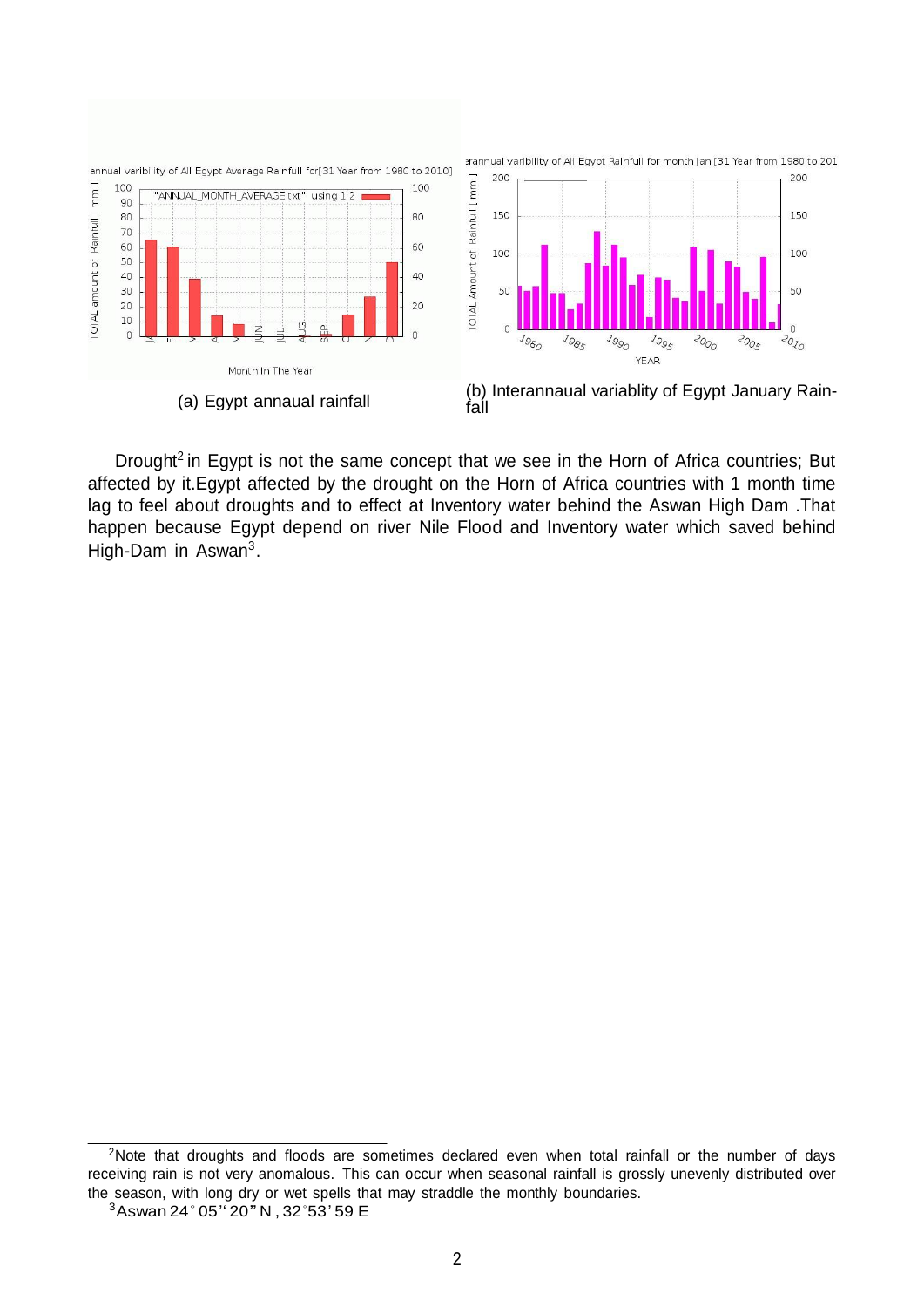### **Topography**

<span id="page-3-0"></span>Approximately 96% of Egypt's geographic area, mostly arid [see figure 1] and 4% is Agricultural land. About 98.6% Water sources in Egypt comes from the flooding of the River Nile,Egyptian farmer has ever depended on rainfall as ' drought' indicates ' lack of rain' which is a few mm per year .Rainfall will be only in north coast and Sinai .Which are often in the winter on the northern coast of Egypt and the Sinai peninsula .its Always was result from depressions coming from the Mediterranean Sea .





Sometimes violent rain on the south of Egypt happen South of Egypt and reached to Aswan result of abnormalities in the movement of the ITCZ but that is rare.But in all cases, the amount of rainfall is not enough nor quantified temporal and spatial variability for the adoption by the farmers.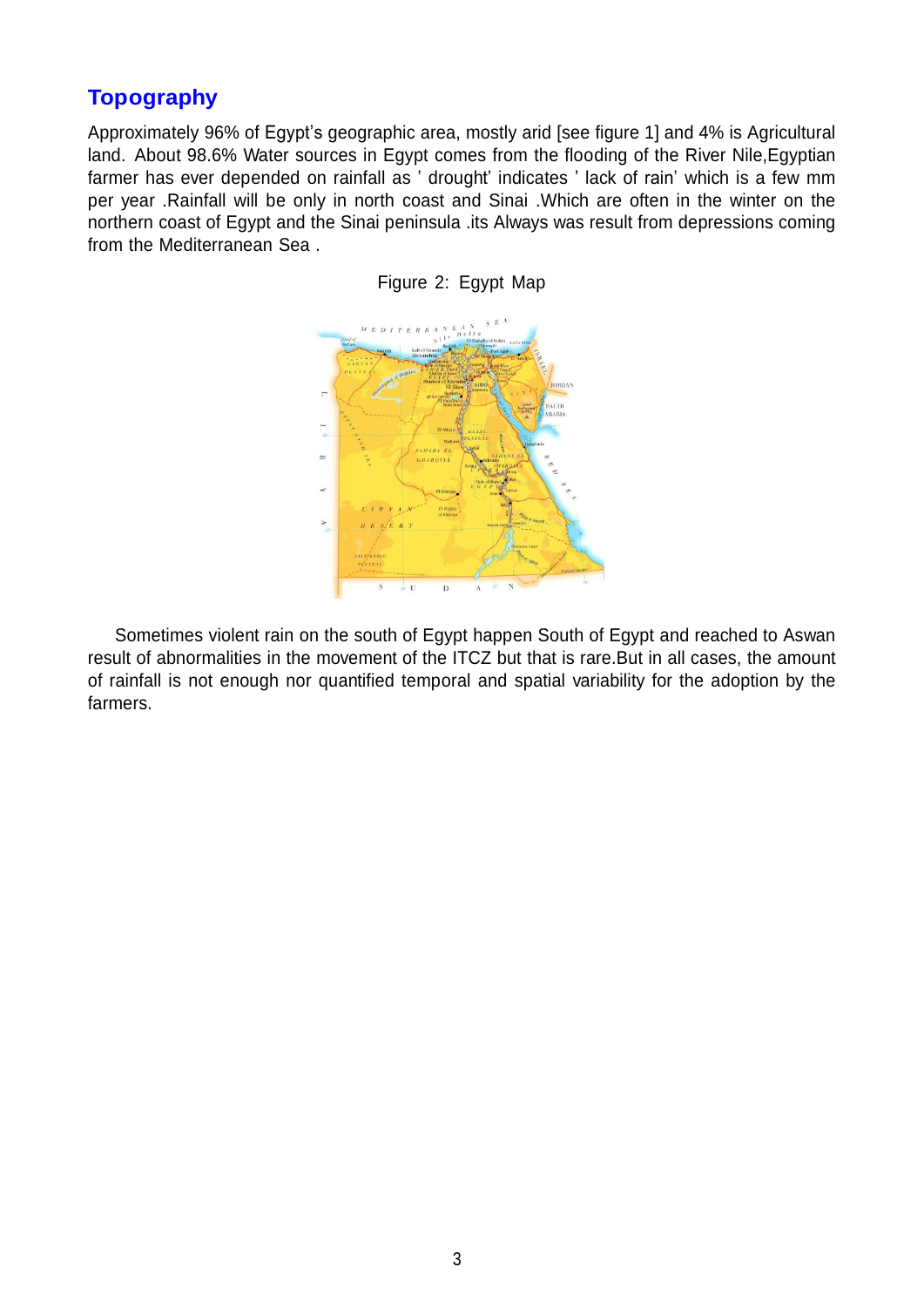### **River Nile Flood:**

Egypt depend on amount of water which saved behind High-Dam in Aswan during River Nile annual Flood in a biggest artificial lake <sup>[4](#page-4-0)</sup>



Figure 3: Flood march

#### <span id="page-4-1"></span>*Water deficit* **in vegetation season caused 13 droughts in last 30 years, namely in Figure 4 illiterate Interannual variability of total discharge in general** .



(a) Interannual variability of Flood

Year 1972,1976,1983,1985,1987,1991,1997,1999,2002,2010 is below average.which is East Africa's drought .

Inthelast20years,Ethiopiahasexperiencedrecurringdroughtsfollowedbyfoodshortages and famines. During times of drought, water-related diseases are rampant. Surface water sources such as springs and ponds dry up. Remaining water sources are heavily contaminated by environmental waste, such as human and animal excreta, which is washed in when it does rain. The stagnant water serves as a breeding place for mosquitoes.

<span id="page-4-0"></span><sup>4</sup>Nasser Lake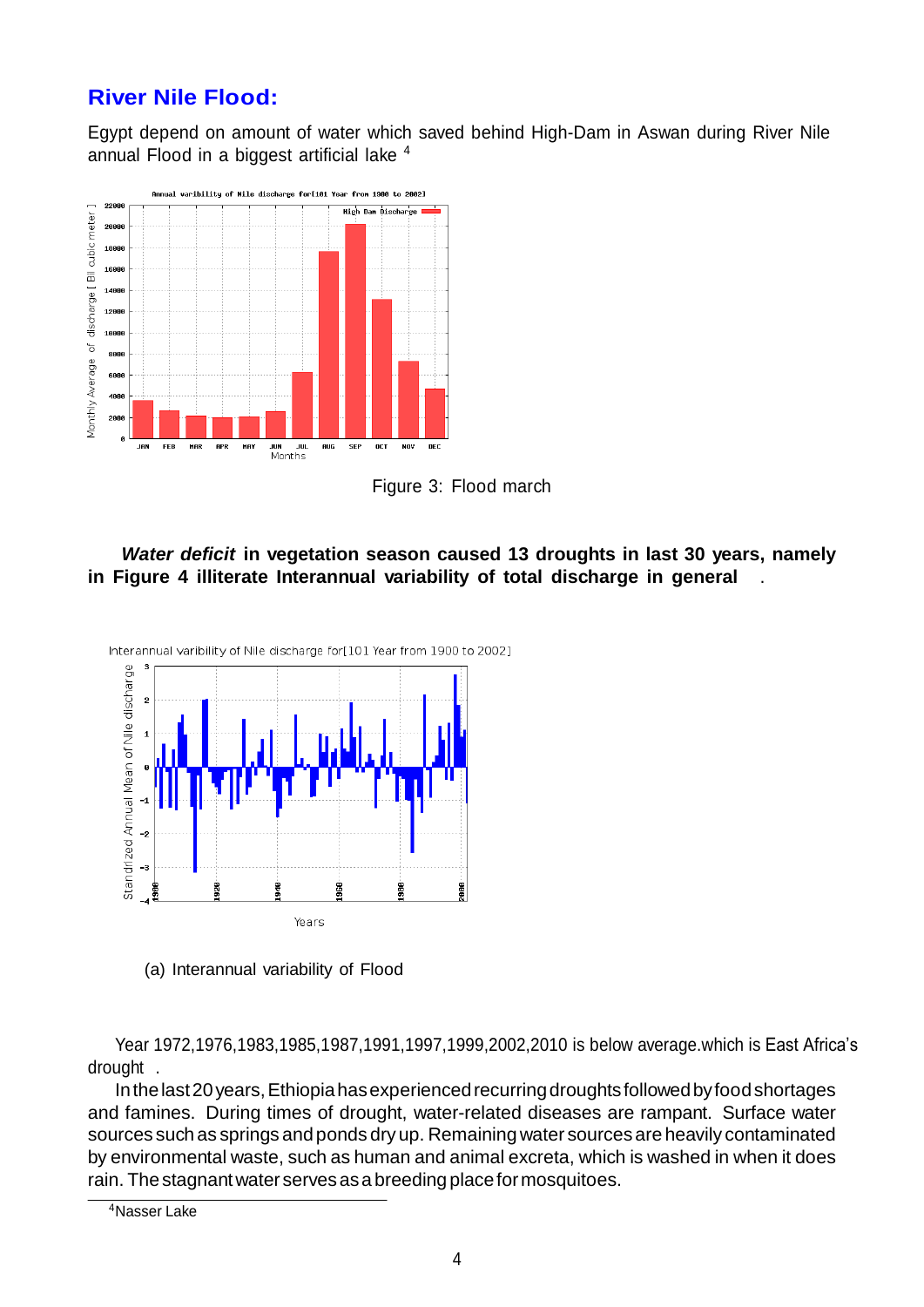#### **The area of the River Nile**

Basin is estimated to be nearly 3.3 million  $km^2$ . Ten countries share this area from south to north:

#### **Tanzania - Rwanda Burundi Democratic Republic of Congo - Kenya Uganda Ethiopia - Eritrea Sudan -S.Sudan Egypt**

**The river Nile represents a unique geographic** phenomenon in North Africa; it is the only river that managed to open its way through the Sub-Saharan Desert in North Africa carrying portion of Africa's tropical water to the Mediterranean Sea

**Geography of the Nile** The Nile river, the world's longest river, is 6670 kilometres long. In its journey from its remotest southern sources, the Ruvyironza River, in Burundi to its mouth north in the Mediterranean, the Nile passes through different types of religions, natures, languages, cultures and races. Unlike other world rivers, the Nile is marked by the following characteristics: It passes from south to north;

The Nile covers more than 34 latitudes stretching between its sources at the Equatorial Lakes and its mouth in the Mediterranean Sea;

The Nile water flows into a distance of 2700 kilometres between Al-Atbara River and the Mediterranean Sea without receiving any tributaries.

The River Nile yield fluctuates from one year to another; the lowest recorded yield reached 42 billion cubic meters, while the highest amounted to nearly 150 billion cubic meters. The Nile's average annual yield throughout the twentieth century is nearly 84 billion cubic meters at Aswan.



**So, In Egypt we always depend on River Nile flood which 85% of it come from Ethiopian Platue and the rest of it Comes from the Equatorial Highland Lakes Basin : Lake Victoria Basin- Lake Kyoga Basin-Lake George Basin-Lake Edward Basin- Lake Albert basin,...,etc**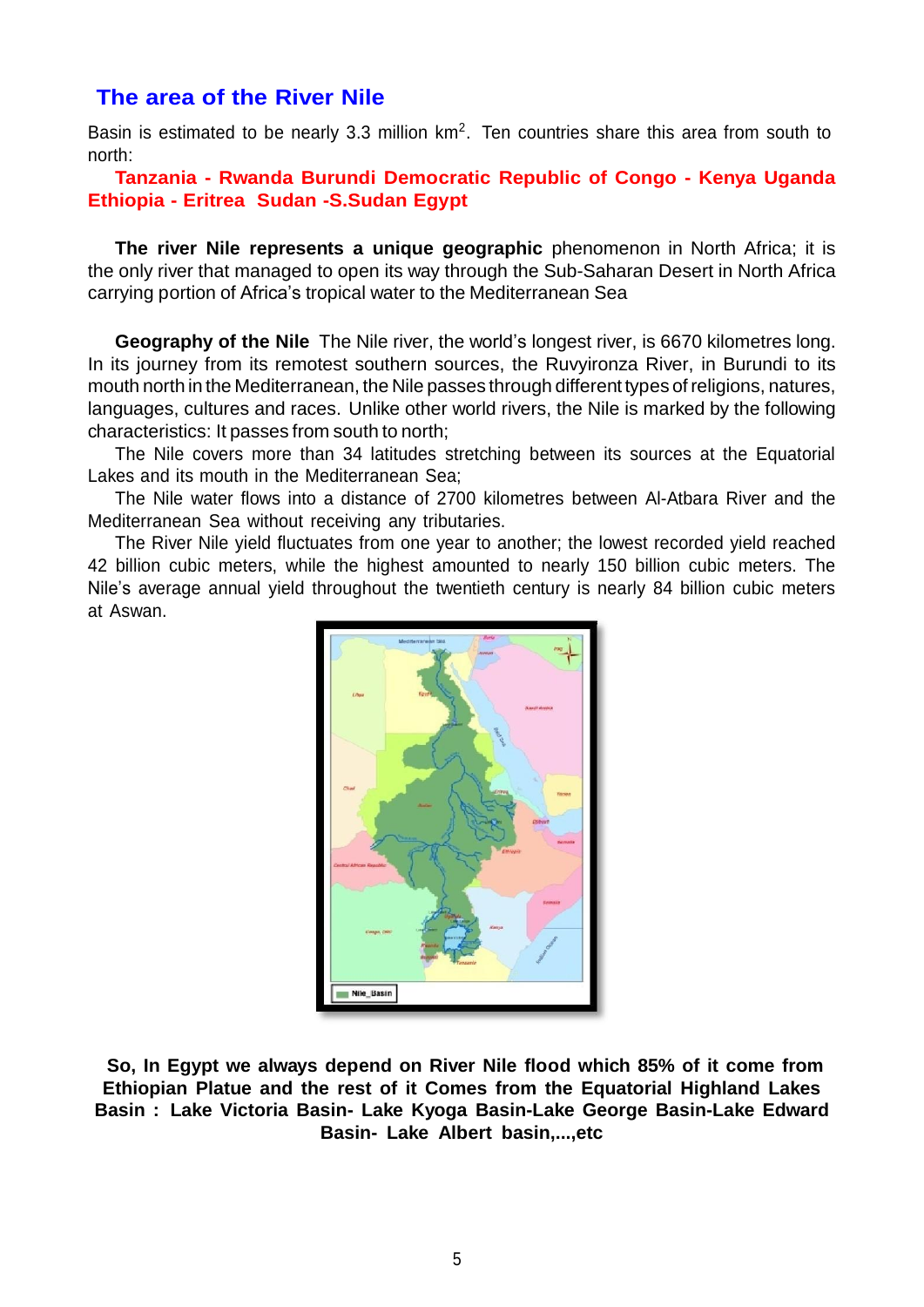#### **Ethiopian Platue**

The Ethiopian Region has been divided into three homogeneous rainfall regimes (Zone A-C).Zone A and B share to fill Tana lake which provide blue Nile their water .



(a) Ethiopia homogeneous Climatic regimes.

The seasonal classification of the region, especially over Ethiopia, is from February to May, June to September and October to January, called **Belg**, **Kiremt** and **Bega**, respectively. Here, more emphasis is given to the **Kiremt** season. and Drought begotten from this season deficit.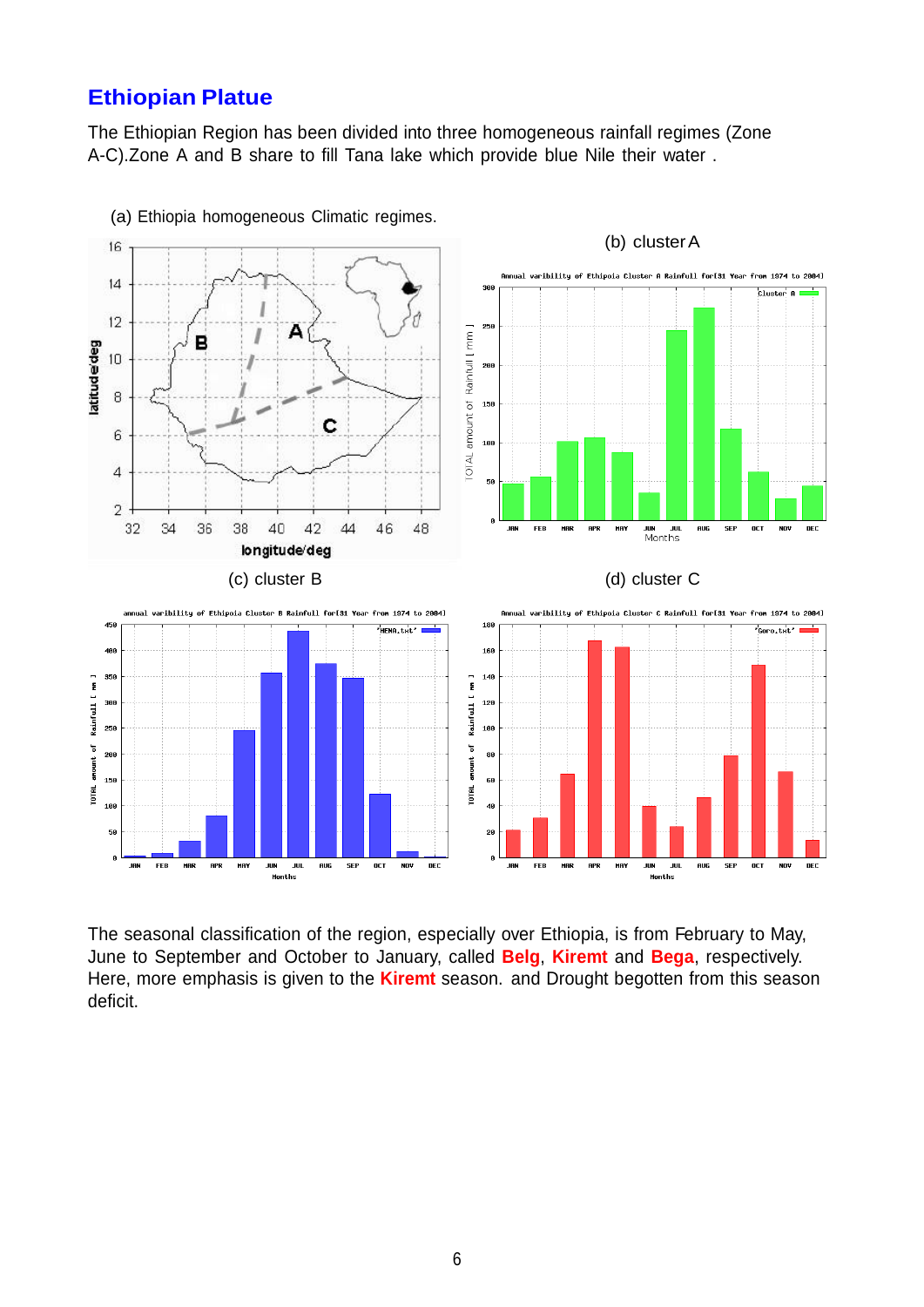<span id="page-7-0"></span>Figure 6: **Kiremt** JJAS Average Rainfall over Ethiopian platue.



the **Kiremt** season represent 55-85 % of total annual Rainfall over Ethiopian area.So, We Always Concern About Drought in Horn of Africa countries which Egypt are linked their water policy with them.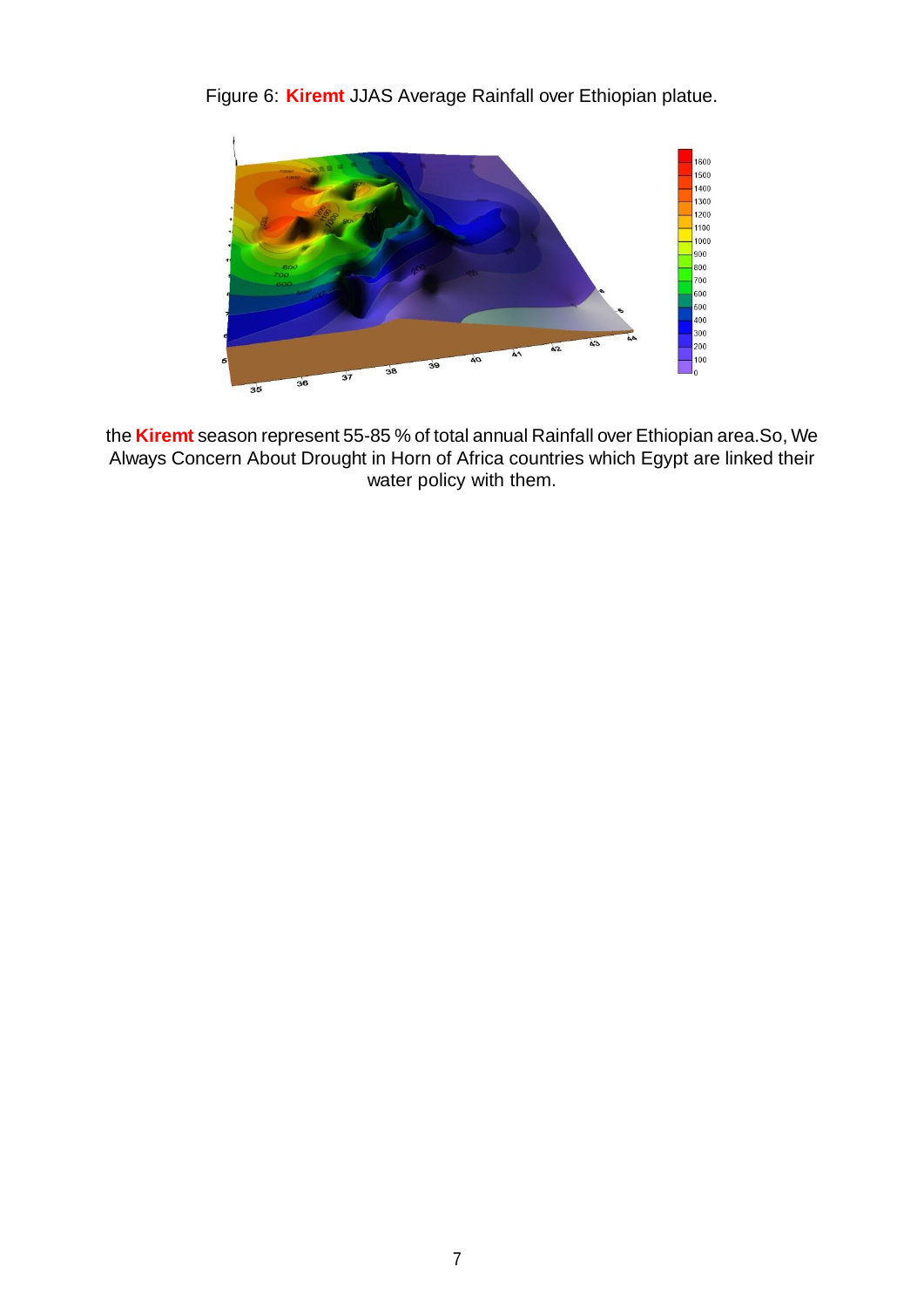# **Drought monitoring and early warning systems**

Because the Main water sources for Egypt does not come from within borders. Many Egyptian Authorities share many sectors in the management of the water issue and control the Nile River file.

In order to mitigate the effects of drought, it is important that farmers are aware of risks that they are exposed to. They can contribute to reduction of losses by choosing less sensitive crops in case the drought is developing already in early spring in time of sowing. They can mitigate drought impacts if they prepare irrigation plans in early stages of drought development and they can decide for early harvest in case outlooks are not good. For all these decisions they need information on drought development and forecasts of possible scenarios of development in next days and weeks.

#### **Monitoring Water Resources**

Egyptian Meteorological Authority share with Ministry of Irrigation and Water Resources . Egyptian Meteorological Authority Doing seasonal forecast  $5$  prediction<sup>6</sup> using many Climatic Models 3 months before main Rainy Season Jun-Sep<sup>[7](#page-8-1)</sup> Over Ethiopian Platue.Also Monitoring Rainfall with Satellite Image

While Ministry of Irrigation and Water Resources doing many thing Like

- 1. Put The necessary water policies to ensure coverage of all of agriculture, industry, drinking and navigation and other consumer energy and water needs requirements.
- 2. Maintain all the available water resources and rational use and maximize the return them and raise their efficiency through the use of modern technologies in water management and River Nile and rainwater floods and potable water drainage for use in accordance with the specific standards and controls.
- 3. Adjust and control irrigation water, construction, operation and maintenance of reservoirs and barrages of major industrial and business on the Nile and its branches and Canals, canals and irrigation systems and drainage distribution.
- 4. Improvement and development of irrigation methods in order to optimize the use of available water resources.
- 5. Maintain water quality and protection from pollution.
- 6. Increase Egypt's share of Nile water through cooperation and coordination with the Nile Basin countries to establish joint ventures to attract wasted water and exploitation
- 7. Make simulation for runoff with Hydrology Model which feed by Precipitation Indies and topography data with information about dams and lakes behind dams,capacity and depth of the tributaries and canals.
- 8. Have wide station network Along the riverbed and the Nile Basin countries

<span id="page-8-0"></span><sup>5</sup>Using Statistical Methods

<span id="page-8-1"></span><sup>6</sup>Using Numerical Methods

<sup>7</sup>**Kiremt** season.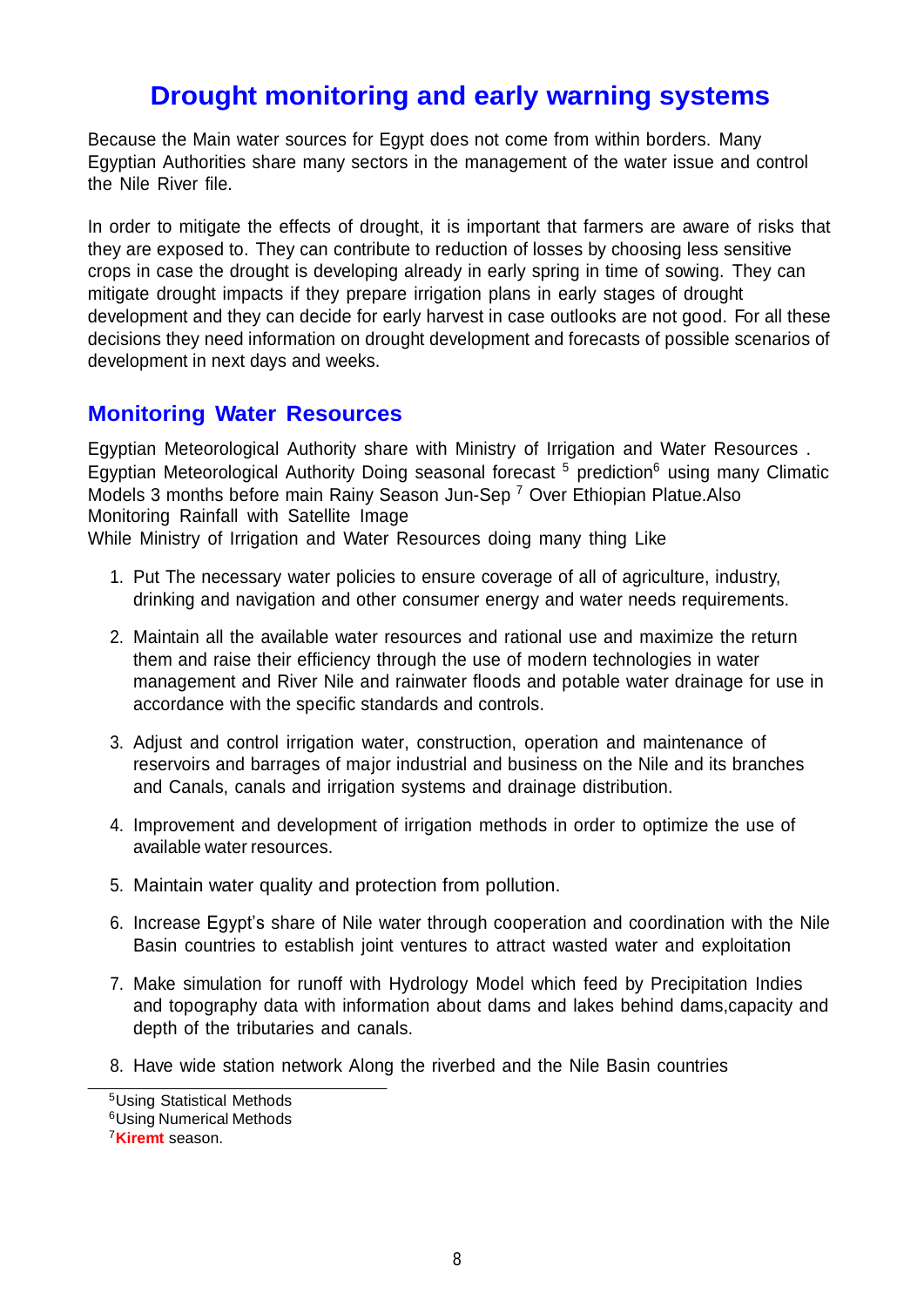#### **Early warnning systems**

The Ministry of Public Works and Water and Irrigation warning Egyptian Ministry of Agriculture for the processing of agricultural and implementation plan, which is to begin years of drought

Also Warning the Ministry of Industry and the Ministry of Electricity and Energy ministries to priming itself to amount of energy generated from Hydro-power less than usual .

### **Vulnerability assessment**

the Most vulnerable sector is agriculture sector.Although the High Dam protects them from drought year such as the Nile Basin countries, but shows the effects of drought in choosing a quality crop, which according to their share, which is given to them in the years of drought. farmers is suffer from water resource shortage in Crop Selection which have less time and less water need.And this corps not valued in markets .So many farmers have a deep impact with Debt to banks

### **Emergency relief and drought response**

Drought response in Egypt is typically reactive. In case of high drought impacts, a political action is triggered which results in intervention bill (allocating funds from national budget which compensate not more than 50% of assessed damages). In case that intervention bill is passed, detailed analysis of drought is required. According to preliminary assessment of damage,commissions are set up within municipalities in order to give final assessment and priorities for compensations. The whole process can take more than one year. Apart from direct compensations, there are also possibilities of tax reductions and exemptions of social costs

The Ministry of Agriculture specify categories of farmers affected by share scarce water discharges and compensated financially and working on the postponement of their debts for Banks.

## **Practices to alleviate drought impacts**

The State <sup>8</sup> import quantities of crops, which happened by the lack of markets and provided to citizens at the convergence of the natural prices in normal years

# **The need for Knowledge and skills on drought management**

The gaps for drought management is to Continuous preparation of Meteorologist and engineers crews due to lack of Government wages and salaries in meteorology sector and irrigation, causing the brain drain of work crews from analysts , Meteorologist and engineers through the ministry of irrigation and Egyptian meteorology Authority need fellowship abroad on the ability to predict the incidence of drought, good with the latest scientific methods.

<span id="page-9-0"></span><sup>&</sup>lt;sup>8</sup> Ministry of Trade